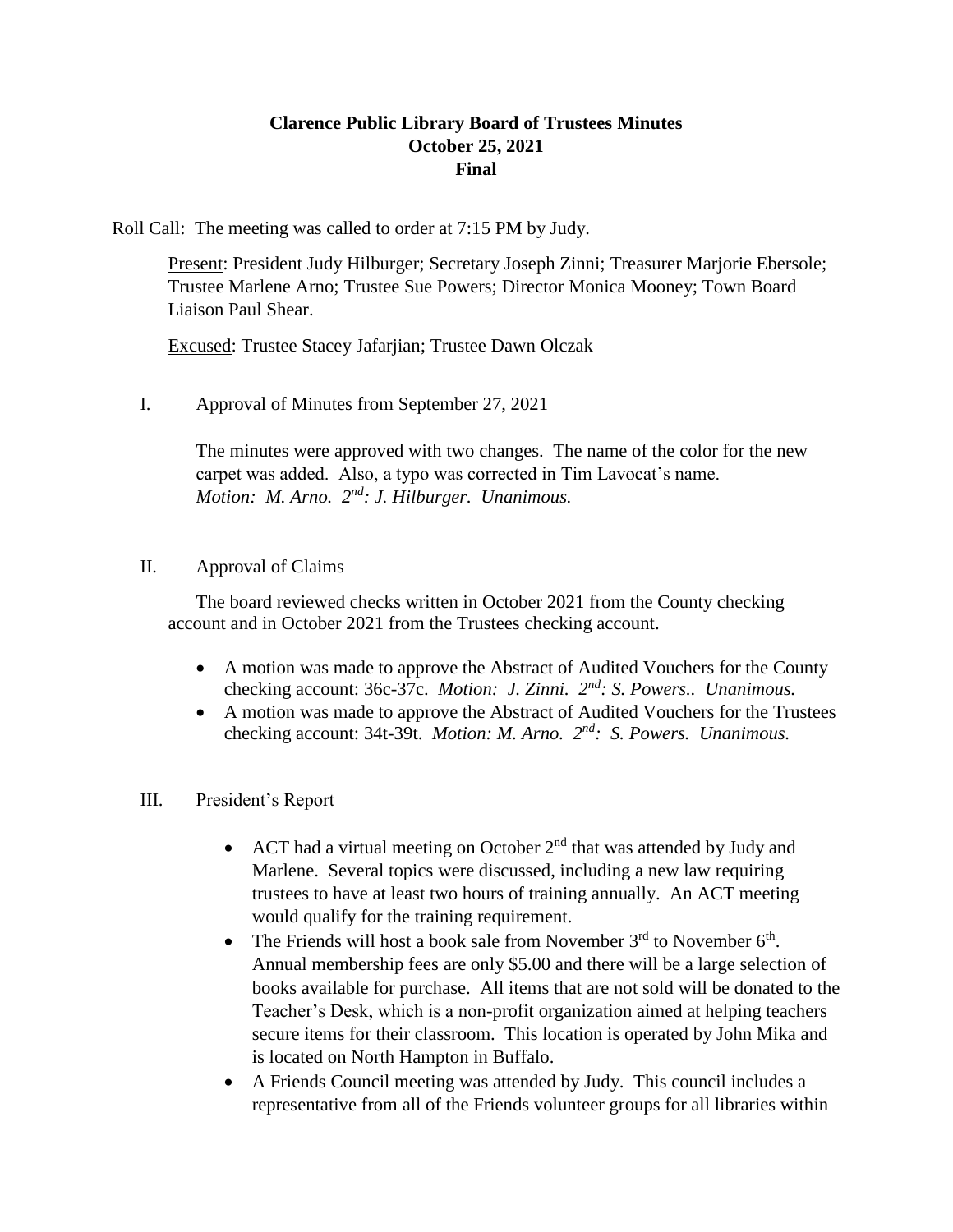the system. The council discussed how COVID-19 has affected their groups and libraries. Some groups are having a difficult time finding volunteers to help run their book sales.

- IV. Director's Report
	- CPL was ranked  $7<sup>th</sup>$  in circulation in September. CPL was ranked  $9<sup>th</sup>$  in September for patron visits.
	- The Jeffers hosted a "Pumpkin Patch" program at the library on October  $12<sup>th</sup>$ . Sarah held 6 story times since the last meeting. Also, several HOA's and book clubs are using the meeting room for their annual meeting.
	- CPL and the WNY Chinese Club of Western New York held the ribbon cutting ceremony on October  $16<sup>th</sup>$ . It was well attended and the media was there to report on the ceremony.
	- $\bullet$  Michael Hawley will host a program on October 26<sup>th</sup>; Sherlock Holmes vs. Jack the Ripper.
	- CPL will be hosting the Family Support Center's Community Advisory Council on December  $3<sup>rd</sup>$ . This meeting will continue the discussion Monica and Sarah had with them last month.
- V. Liaison's Comments
	- A dumpster has arrived and CPL is beginning to remove unwanted items to prepare for the carpet project. This will be on site for another 3 weeks.
	- Information regarding the carpet project bid has been posted on the Town's webpage and letters have been sent out. An approximate deadline date to receive the bids is December.
- VI. Public Comment N/A
- VII. Unfinished Business
	- **Long Range Plan Discussion** The Board and Monica brainstormed ideas on how to improve and amend the long range plan for 2022-2026. Marlene led the discussion through a SWOT analysis to determine the strengths, weaknesses, opportunities and threats for CPL. Each Trustee and Monica wrote down their opinions and Marlene will organize and discuss the information at the November meeting.